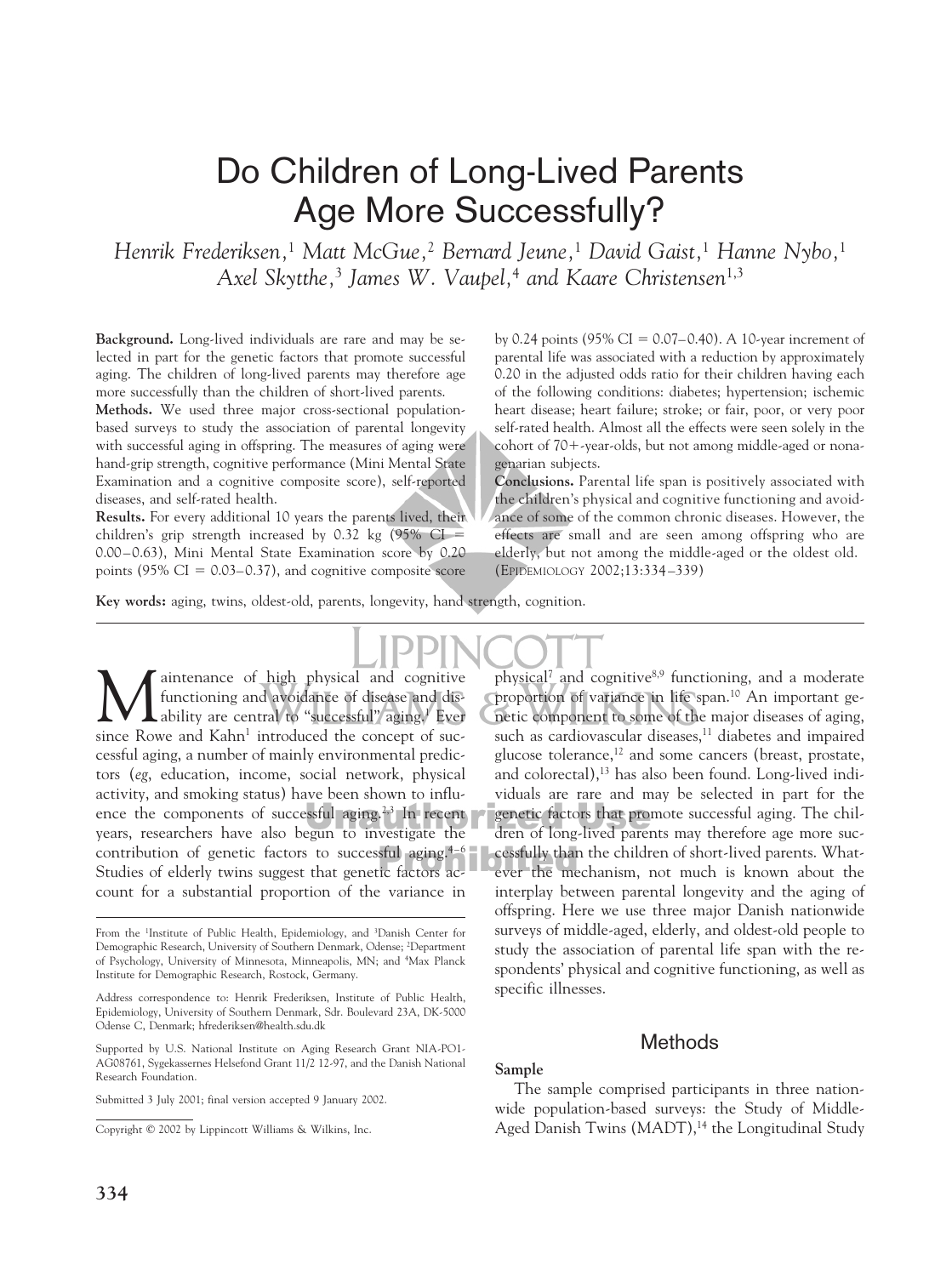of Aging Danish Twins—3rd wave (LSADT),<sup>15</sup> and the Danish 1905 Cohort Survey (1905),<sup>16</sup> which have all been described in detail previously. In brief, participants in the MADT and LSADT studies were identified in the Danish Twin Register, $17$  and participants in the 1905 survey were identified in the Danish Civil Registration System, both nationwide, population-based registers that are continuously updated. The eligible participants in the MADT study represented a random sample of 120 twin pairs from each of the 22 birth cohorts in 1931– 1952. The eligible participants in the LSADT were Danish twins age 70 years and older in 1999, and those in the 1905 study were all Danes born in 1905. All surveys were conducted in periods of 3–6 months in 1998–1999. The participation rates were 83.1% in the MADT (N = 4,314), 69.9% in the LSADT (N = 2,709), and 62.8% in the 1905 cohort study (N 2,262). All three studies used a highly comparable structured interview, which was home-based and included physical and cognitive testing performed by lay interviewers from the Danish National Institute of Social Research. All interviewers had substantial experience interviewing the elderly and furthermore completed a detailed training program by a physician and were closely monitored during the interview periods.

All studies were approved of by the Danish scientific ethical committees, and all participants provided informed consent.

### **Parental Age at Death**

Information on parental age at death was obtained during the interview in the LSADT and 1905 studies and through a mailed questionnaire (1996–1998) before the MADT study. The twins within the intact pairs (both twins in a pair participating) reported their father's age at death with a correlation of 0.99 (95% confidence interval  $\text{[CI]} = 0.99 - 0.99\text{]}$  in the MADT study and 0.96 (95% CI = 0.95–0.96) in the LSADT study, and their mother's age at death with a correlation of 0.98 (95% CI =  $0.98-0.99$ ) in the MADT and 0.98 (95% CI =  $0.97-0.98$ ) in the LSADT study. In the MADT and LSADT studies both twins in a pair were excluded if they differed by 5 or more years in their report of either their father's or mother's age at death  $(N = 244$  individuals). The average of the fathers' and mothers' ages at death, as well as fathers' and mothers' ages at death separately, was used in the analyses.

#### **Physical Functioning**

Hand-grip strength, which has been shown to reflect overall muscle strength,<sup>18</sup> was measured with a hand dynamometer (Smedley's dynamometer TTM, Tokyo). We identified the maximum value of three measures with each hand in the LSADT and MADT studies, and of three measures with the preferred hand in the 1905 study. Participants with fewer than three attempts, or with a difference of 20 kg or more between two measures, were excluded from this analysis  $(N = 268)$ .

#### **Cognitive Functioning**

Integrated in the interview was a series of cognitive tests including the Mini Mental State Examination (MMSE) (in the LSADT and the 1905 studies only), a test of fluency (number of animals named in 1 minute), forward and backward digit span, and a modified 12 word learning test. The scores of the four latter tests were standardized and summed to form a cognitive composite score that was used in the analysis.

#### **Health**

In all surveys the participants were asked whether a physician had ever told them that they suffered from various diseases. Participants who answered "Yes, previously" or "Yes, currently" were subsequently asked to confirm that this was a diagnosis made by a doctor, before the answer was accepted as valid.

#### **Data Analysis**

We divided participants into five groups by average parental age at death  $\left( < 54, 55-64, 65-74, 75-84, \right)$  and 85-) and compared these groups with regard to physical and cognitive functioning as well as a number of selfreported diseases. Several potential confounding characteristics (body mass index, smoking habits, alcohol consumption, and education) were confirmed to be unrelated to parental life span. Both parents were deceased for about half of the participants in the MADT study. In the LSADT study only 15 participants had one parent still alive, and in the 1905 cohort study none of the participants had living parents. All measures were age- and sex-adjusted by subtracting age (in 5-year intervals) and sex-specific means from the actual scores.19 The residuals are presented in the figures. In all subsequent analyses, participants with parents who on average died before age 54 were excluded ( $N = 243$ ) as a result of the large proportion of deaths not related to the biology of aging (*eg*, accidents and suicides) before this age. After this, the effect of increasing the mean parental age at death by 10 years was assessed by entering the categorized value as a continuous measure in a multivariate linear regression model for continuous outcomes (grip strength and cognitive tests) or in a logistic regression model for dichotomous outcomes (self-reported diseases), controlling for the age and sex of the participants. A model with parental age at death as a continuous variable and a model with parental age at death in 10-year groups gave virtually the same results and comparable Bayesian information criteria. To account for the nonindependence of the observations on twins, twins from pairs in which both participated were ana-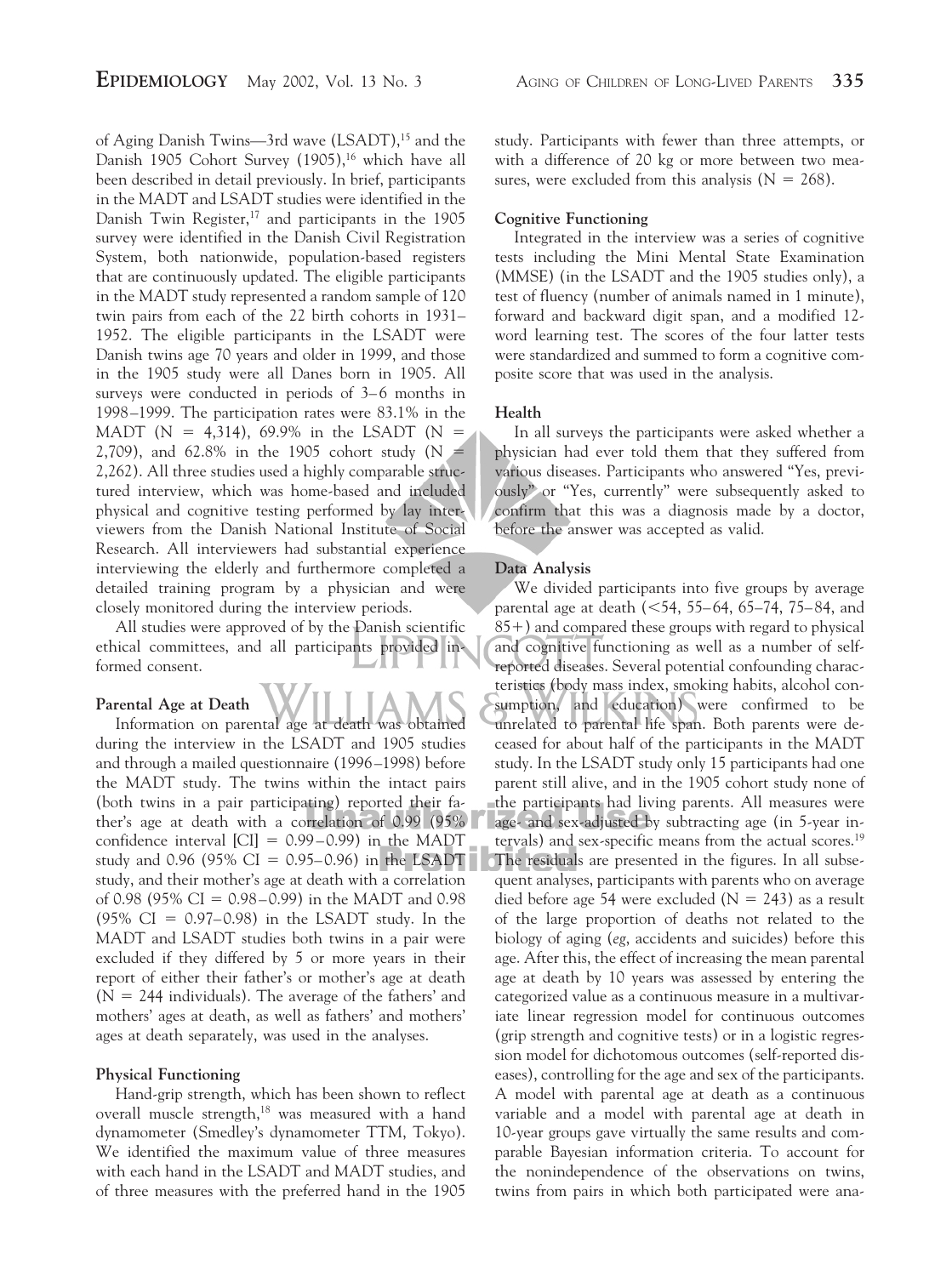|                                                                                                                                                                                    | <b>MADT</b>                                                                                                        |                                                             | <b>LSADT</b>                                                                                                                         |                                                                      | 1905                                                                                                                             |                                                                      |  |
|------------------------------------------------------------------------------------------------------------------------------------------------------------------------------------|--------------------------------------------------------------------------------------------------------------------|-------------------------------------------------------------|--------------------------------------------------------------------------------------------------------------------------------------|----------------------------------------------------------------------|----------------------------------------------------------------------------------------------------------------------------------|----------------------------------------------------------------------|--|
|                                                                                                                                                                                    | Mean $\pm$ SD                                                                                                      | N                                                           | Mean $\pm$ SD                                                                                                                        |                                                                      | Mean $\pm$ SD                                                                                                                    | N                                                                    |  |
| Age of participants<br>% females<br>Father's age at death*<br>Mother's age at death*<br>Mean parental age at death*†<br>Grip strength‡<br>MMSE score<br>Cognitive composite score§ | $56.9 \pm 6.3$<br>49.0<br>$72.5 \pm 12.0$<br>$73.6 \pm 13.3$<br>$73.9 \pm 9.4$<br>$38.1 \pm 12.4$<br>$4.6 \pm 3.5$ | 4,314<br>2,116<br>3.231<br>2,466<br>2,136<br>4,148<br>4,309 | $78.3 \pm 6.0$<br>57.8<br>$74.4 \pm 12.8$<br>$76.0 \pm 15.2$<br>$75.3 \pm 10.1$<br>$26.6 \pm 9.6$<br>$25.8 \pm 5.4$<br>$1.5 \pm 3.5$ | 2,709<br>1,565<br>2,403<br>2,463<br>2,281<br>2,288<br>2.565<br>2,481 | $93 \pm 0$<br>74.2<br>$74.5 \pm 14.1$<br>$73.8 \pm 16.1$<br>$74.1 \pm 10.8$<br>$16.0 \pm 6.7$<br>$21.4 \pm 6.0$<br>$0.0 \pm 3.6$ | 2,262<br>1,678<br>1,877<br>1,981<br>1,835<br>1,485<br>1,798<br>1,784 |  |

**TABLE 1. Basic Characteristics of 9,285 Participants in Three Large Danish Population-Based Studies**

 $MADT = Study of Middle-Aged Danish T wins; LSADT = Longitudinal Study of Aging Danish T wins-3rd wave; 1905 = Danish 1905 Cohort Study; MMSE = Mini$ Mental State Examination (in LSADT and 1905 studies only).

 $*$  Individuals in a twin pair are excluded if they reported the father's (n = 152), mother's (n = 140), or both parents' (n = 244) age at death in the MADT and LSADT studies with 5 or more years' difference.

† For participants with both parents dead, average of fathers and mothers age at death.

‡ Maximum of at least three examinations with less than 20-kg difference between two measures.

§ A composite measure of test for fluency, forward and backward digit span, and a modified 12-word learning test.

lyzed as clusters of two in the multivariate models. Thirteen twins born in 1905 participated in both the 1905 and the LSADT survey. The data from both surveys of these participants were used in the analyses because they were so few and sampled with an interval of 6 months.

### **Results**

Table 1 shows the basic characteristics of the participants in the three surveys. Table 2 shows the number of participants across categories of parental longevity. At least one parent was still alive among 1,920 (20.7%), and information regarding age at death was missing among 887 (9.6%, Table 2). In the MADT study, the twins in 1,978 (99.2%), 1,581 (99.2%), and 1,306 (98.9%) intact pairs reported their father's, mother's, or both parents' age at death within  $\pm 4$  years. In the LSADT, the twins in 473 (88.6%), 490 (89.4%), and 428 (80.8%) intact pairs reported their father's, mother's, and both parents' age at death within  $\pm 4$  years.

Mean parental age at death was only modestly associated with physical and cognitive functioning, as seen in Figures 1–3 and Table 3. For each 10-year increase in parental life span, average grip strength increased by only 0.32 kg  $(95\% \text{ CI} = 0.00{\text -}0.63)$  (Table 3). The effect was seen only in the LSADT cohort (mean age

mid-70s), but not among the twins who were middleaged (MADT), or the cohort of nonagenarians (1905). Likewise, the relation of cognitive functioning to parental age at death was seen solely in the LSADT cohort; each 10-year increase in parental age at death was associated with an increase of 0.20 (95% CI =  $0.03-0.37$ ) MMSE points and  $0.24$  (95% CI = 0.07–0.40) cognitive composite points (Table 3). The analyses used for Table 3 were repeated using parental age at death as a continuous variable in the multivariate linear regression models. The coefficients were, when multiplied by 10, virtually identical to the ones in Table 3 (results not shown).

A number of self-reported diseases were associated with parental life span (Table 4). Again the effect was mainly present in the LSADT cohort. In this cohort the age- and sex-adjusted odds ratios (ORs) for having either previous or current diabetes, hypertension, ischemic heart disease, heart failure, or stroke each decreased by roughly 0.20 for every 10-year increase in mean parental age at death (Table 4). Also, the odds for having fair, poor, or very poor self-rated health were associated with parental age at death:  $OR = 0.8$  (0.7 to 0.9) in both the MADT and LSADT cohorts by 10-year increase in parental age at death. Pulmonary disease, cancer, osteoarthritis, and osteoporosis were not associated with pa-

**TABLE 2. Number of Participants (Percentages) in Three Large Danish Population-Based Studies Stratified by Mean Parental Age at Death**

|                              | Mean Parental Age at Death (Both Parents Dead) |                   |                   |                     |                   |              |                   |                      |                     |                     |                         |                    |          |                    |                   |                    |                         |                   |
|------------------------------|------------------------------------------------|-------------------|-------------------|---------------------|-------------------|--------------|-------------------|----------------------|---------------------|---------------------|-------------------------|--------------------|----------|--------------------|-------------------|--------------------|-------------------------|-------------------|
|                              | $54$<br>$55 - 64$                              |                   |                   | $65 - 74$<br>75–84  |                   |              | $85+$             |                      | One Parent<br>Alive |                     | Two<br>Parents<br>Alive |                    | Unknown  |                    | Total             |                    |                         |                   |
|                              | No.                                            | $\%$              | No.               | $\%$                | No.               | $\%$         | No.               | $\%$                 | No.                 | $\%$                | No.                     | $\%$               | No.      | %                  | No.               | $\%$               | No.                     | $\%$              |
| <b>MADT</b><br>LSADT<br>1905 | 85<br>89                                       | 1.9<br>3.1<br>3.9 | 257<br>282<br>240 | 6.0<br>10.4<br>10.6 | 680<br>657<br>514 | 15.8<br>24.3 | 889<br>991<br>666 | 20.6<br>36.6<br>29.4 | 256<br>464<br>326   | 5.9<br>17.1<br>14.4 | 1,389<br>15             | 32.2<br>0.6<br>0.0 | 516<br>0 | 12.0<br>0.0<br>0.0 | 245<br>215<br>427 | 5.1<br>7.9<br>18.9 | 4,314<br>2.709<br>2,262 | 100<br>100<br>100 |

MADT = Study of Middle-Aged Danish Twins; LSADT = Longitudinal Study of Aging Danish Twins—3rd wave; 1905 = Danish 1905 Cohort Study.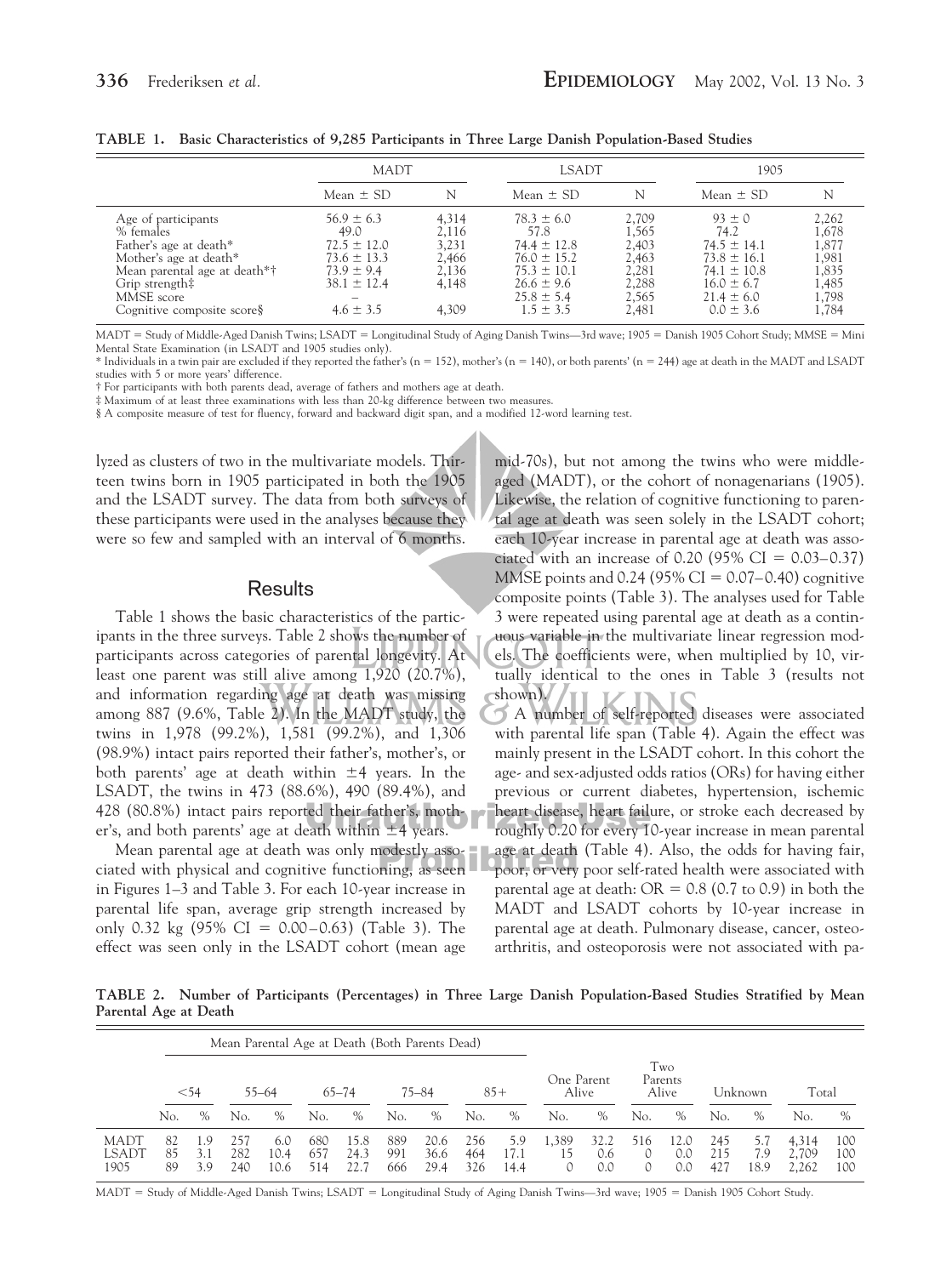

FIGURE 1. Grip strength by parental longevity (age- and sex-adjusted residuals) among 9,285 participants in three surveys: the Study of Middle-Aged Danish Twins (MADT), the Longitudinal Study of Aging Danish Twins—3rd wave (LSADT), and the Danish 1905 Cohort Survey (1905).

rental life span in any cohort (Table 4). In the 1905 cohort, parental life span was not associated with any disease or self-rated health. In the MADT cohort there was a borderline association of parental life span with hypertension and stroke, but not with any other disease (Table 4). Because the associations observed between parental life span and stroke, ischemic heart disease, and heart failure could reflect confounding from the association also seen with hypertension and diabetes, we subsequently used a model for stroke, ischemic heart disease, and heart failure including hypertension and diabetes only in the LSADT sample. The point esti-



**FIGURE 2.** Cognitive composite score by parental longevity (age- and sex-adjusted residuals) among 9,285 participants in three surveys: the Study of Middle-Aged Danish Twins (MADT), the Longitudinal Study of Aging Danish Twins— 3rd wave (LSADT), and the Danish 1905 Cohort Survey (1905).



**FIGURE 3.** MMSE score by parental longevity (age- and sex-adjusted residuals) among participants in two surveys: the Longitudinal Study of Aging Danish Twins—3rd wave (LSADT), and the Danish 1905 Cohort Survey (1905).

mates from these models for these three diseases were virtually unaltered.

## **Discussion**

The relationship between long-lived parents and successful aging has been reported in one previous paper.20 Vaillant studied a cohort of 188 males age 65 years who had been recruited in 1940–1942 as healthy students from the top half of their classes in college (Harvard University). When the 16% with longest maximum ancestral longevity were compared with the 16% with shortest ancestral longevity, long-lived ancestors predicted "sustained health" on a crude 1–5 scale.

A number of issues in our study need to be addressed. The information about parental life span was based on self-report from the participants, which could be subject to error, although it is reassuring that the twins within the intact pairs reported their parents' age at death with high correlations. The proportion able to report the parental age at death  $(\pm 3 \text{ years})$  compared with death certificates has previously been found in Sweden to be between 82.8% and 86.5% for fathers and 86.7% and 90.2% for mothers.21

To estimate the effect of potential misclassification of parental age at death, we repeated the analyses excluding those in which the interviewers stated that the interview was completed with difficulties (of any kind and severity) ( $N = 1,324$ ). The point estimates after this restriction were very similar to those reported here, although the confidence intervals widened.

We report here the results of the analyses using the average of the mothers' and fathers' age at death as the covariate of interest. This approach enabled us to use the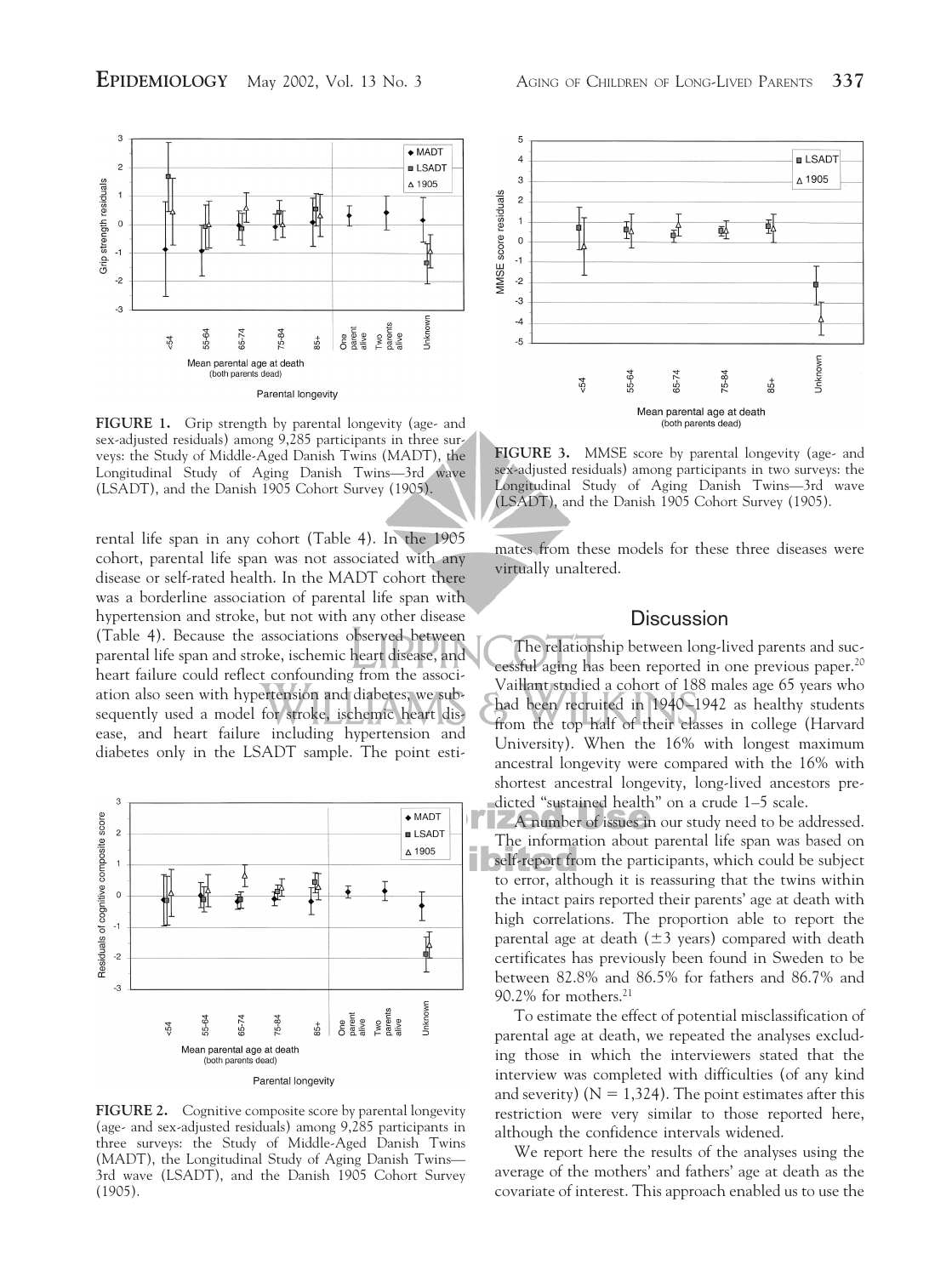|                                                                            | Average Change by 10-Year increase in Average Parental Age at Death |               |              |                          |                 |                                |  |  |  |  |
|----------------------------------------------------------------------------|---------------------------------------------------------------------|---------------|--------------|--------------------------|-----------------|--------------------------------|--|--|--|--|
|                                                                            |                                                                     | <b>MADT</b>   |              | LSADT                    | 1905            |                                |  |  |  |  |
|                                                                            | Average                                                             | 95% CL        | Average      | 95% CL                   | Average         | 95% CL                         |  |  |  |  |
| Physical function<br>Maximum hand-grip strength, kg*<br>Cognitive function | 0.14                                                                | $-0.27, 0.55$ | 0.32         | 0.00, 0.63               | $-0.02$         | $-0.35, 0.30$                  |  |  |  |  |
| MMSE score†<br>Cognitive composite score#                                  | $-0.06$                                                             | $-0.25, 0.13$ | 0.20<br>0.24 | 0.03, 0.37<br>0.07, 0.40 | 0.00<br>$-0.05$ | $-0.31, 0.32$<br>$-0.24, 0.15$ |  |  |  |  |

**TABLE 3. Physical and Cognitive Functioning Among 9,285 Participants in Three Large Danish Population-Based Studies in Relation to Parental Age at Death**

The numbers are average change in the respective measure by 10-year increase in mean parental age at death with 95% confidence intervals in brackets. The coefficients are adjusted for age and sex. MADT = Study of Middle-Aged Danish Twins; LSADT = Longitudinal Study of Aging Danish Twins—3rd wave; 1905 = Danish 1905  $Cohort Study: MMSE = Mini Mental State Examination.$ 

\* Maximum of at least three examinations with less than 20 kg difference between two measures.

† Only cohorts from the Danish 1905 Cohort Study and the Longitudinal Study of Aging Danish Twins.

‡ A composite measure of test for fluency, forward and backward digit span, and a modified 12-word learning test.

information from those with two long-lived parents, a group that could be expected to experience "successful aging." To get an impression of parental-specific effects, we also analyzed the effects of fathers' and mothers' ages at death separately. However, the results were not systematically different between the two (results not shown). The results from the participants with one or two parents still alive were censored from the analyses. As seen in Table 2, the number of participants omitted for this reason was only considerable in the MADT cohort and may have contributed to the lack of association between parental age at death and the outcomes in this cohort.

Participants who did not provide information on parental age at death were more cognitively impaired than the rest (Figures 2–3). These participants were also approximately 10 years older (mean  $81.2 \pm 14.2$ ) than participants without missing information (mean 70.9  $\pm$ 15.8). The direction of the potential bias introduced by the lack of information from these participants is not evident.

When analyzing MMSE score as the outcome, we used methods that rely on a normal distribution of the data. Because the MMSE score is highly skewed, we repeated the regressions using bootstrap methods.<sup>22</sup> The confidence intervals differed only in the third decimal place (data not shown).

We found that parental life span is associated with physical and cognitive functioning and health in the cohort of 70- year olds. Age-related differences in functioning and health among middle-aged individuals may not be large enough to detect a small effect of parental longevity. In the nonagenarian 1905 cohort, it would have been surprising if parental life span had had an impact, because reaching an age of 92+ may in itself be regarded as successful aging.

In conclusion, we found that at older ages parental life span is positively associated with physical and cognitive functioning and avoidance of some of the quantitatively important diseases. However, the overall effects are small in absolute terms and are seen only among

ohi

**TABLE 4. Self-Reported\* Diseases and Health Among 9,285 Participants in Three Large Danish Population-Based Studies in Relation to Parental Age at Death**

|                                                                                                                                                                                                                      | Odds Ratio for Each 10-Year Increase in Average Parental Age at Death        |                                                                                                                                                                        |                                                                              |                                                                                                                                                                        |                                                                              |                                                                                                                                                                        |  |  |  |  |
|----------------------------------------------------------------------------------------------------------------------------------------------------------------------------------------------------------------------|------------------------------------------------------------------------------|------------------------------------------------------------------------------------------------------------------------------------------------------------------------|------------------------------------------------------------------------------|------------------------------------------------------------------------------------------------------------------------------------------------------------------------|------------------------------------------------------------------------------|------------------------------------------------------------------------------------------------------------------------------------------------------------------------|--|--|--|--|
|                                                                                                                                                                                                                      |                                                                              | <b>MADT</b>                                                                                                                                                            |                                                                              | LSADT                                                                                                                                                                  | 1905                                                                         |                                                                                                                                                                        |  |  |  |  |
|                                                                                                                                                                                                                      | OR                                                                           | 95% CI                                                                                                                                                                 | OR                                                                           | 95% CI                                                                                                                                                                 | OR                                                                           | 95% CI                                                                                                                                                                 |  |  |  |  |
| Diabetes<br>Pulmonary disease†<br>Hypertension<br>Ischemic heart disease‡<br>Heart failure<br>Stroke<br>Cancer excluding skin<br>Osteoarthritis<br><b>Osteoporosis</b><br>Fair, poor, or very poor self-rated health | 0.86<br>0.92<br>0.88<br>0.88<br>0.90<br>0.71<br>1.03<br>0.90<br>0.97<br>0.78 | $0.64 - 1.14$<br>$0.78 - 1.09$<br>$0.77 - 1.00$<br>$0.72 - 1.07$<br>$0.72 - 1.12$<br>$0.50 - 1.00$<br>$0.75 - 1.40$<br>$0.79 - 1.03$<br>$0.69 - 1.36$<br>$0.69 - 0.89$ | 0.82<br>0.96<br>0.86<br>0.82<br>0.81<br>0.76<br>1.00<br>1.05<br>0.99<br>0.84 | $0.69 - 0.96$<br>$0.85 - 1.09$<br>$0.78 - 0.96$<br>$0.73 - 0.94$<br>$0.70 - 0.93$<br>$0.64 - 0.90$<br>$0.84 - 1.41$<br>$0.95 - 1.16$<br>$0.82 - 1.20$<br>$0.76 - 0.92$ | 1.04<br>0.93<br>0.92<br>0.90<br>0.96<br>0.90<br>1.04<br>1.02<br>0.98<br>0.93 | $0.85 - 1.27$<br>$0.80 - 1.08$<br>$0.81 - 1.03$<br>$0.78 - 1.03$<br>$0.85 - 1.10$<br>$0.76 - 1.07$<br>$0.87 - 1.25$<br>$0.92 - 1.14$<br>$0.83 - 1.16$<br>$0.84 - 1.04$ |  |  |  |  |

Values are age- and sex-adjusted odds ratios and 95% confidence intervals in the respective measure by 10-year increase in mean parental age at death. \* Participants were asked if a physician ever had told them that they suffered from any of the mentioned diseases

MADT = Study of Middle-Aged Danish Twins; LSADT = Longitudinal Study of Aging Danish Twins—3rd wave; 1905 = Danish 1905 Cohort Study. † Asthma and/or chronic bronchitis.

‡ Angina and/or acute myocardial infarction.